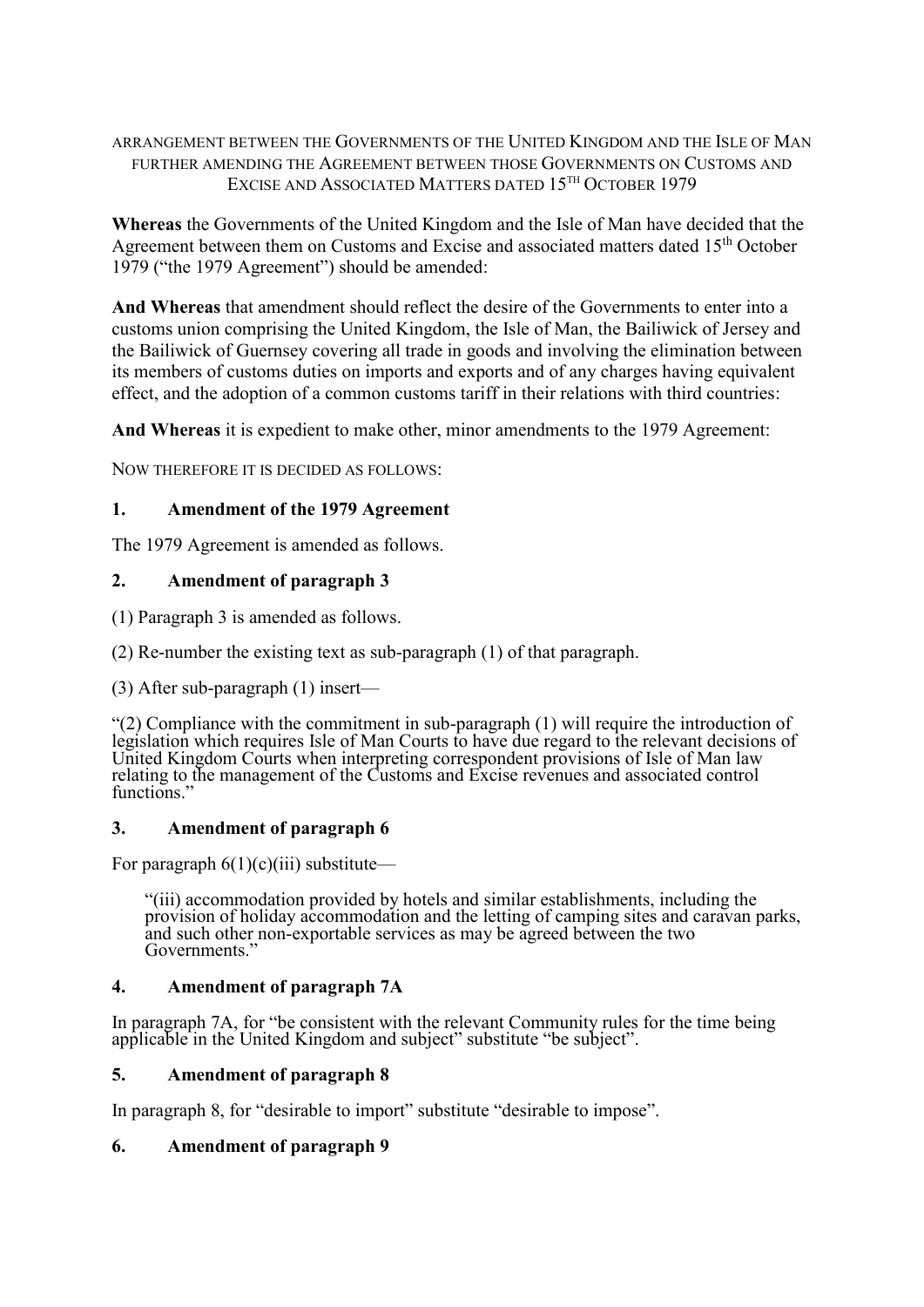In paragraph 9, omit "and will follow the practices and procedures of the Commissioners of Customs and Excise when giving effect to legislation of the European Communities in so far as that legislation extends to the Isle of Man".

# **7. Amendment of paragraph 11**

In paragraph 11, for "an exchange of letters" substitute "a memorandum of understanding".

## **8. Amendment of paragraph 12**

In paragraph 12, for "judgements" substitute, in both places, "judgments".

## **9. Amendment of paragraph 14**

(1) Paragraph 14 is amended as follows.

(2) In sub-paragraph (g), after ";" insert "and".

(3) In sub-paragraph (h), for "; and" substitute ".".

(4) Omit sub-paragraph (i).

## **10. New paragraph 14A**

Following paragraph 14, insert—

"14A. The Governments agree that the value added tax and duties tribunal which shall have jurisdiction in the Isle of Man shall be appointed by the Isle of Man Government and for each sitting of the tribunal the chairman shall be one of the following—

- (a) the Senior President of Tribunals appointed under section 2 of the Tribunals, Courts and Enforcement Act 2007 (an Act of Parliament) (hereinafter referred to as the "TCEA");
- (b) the President of the chamber, established under section 7 of the TCEA, that deals with value added tax appeals in the United Kingdom ("the Chamber President"); or
- (c) a judge of either the First-tier Tribunal or the Upper Tribunal established under section 3 of the TCEA authorised by the Chamber President."

### **11. Amendment of paragraph 16**

In paragraph 16, for "except as may be required by Community obligations (or by any other international obligations)" substitute "except as may be required by any international obligations".

### **12. Amendment of paragraph 21**

(1) Paragraph 21 is amended as follows.

(2) For "in such form and at such intervals as may from time to time be agreed by exchange of letters between the Commissioners and the Isle of Man Treasury" substitute "within twenty-eight calendar days, unless the Commissioners and the Isle of Man Treasury agree to an alternative time limit, of a request from the Commissioners".

(3) In sub-paragraph (b), omit "as a result of the United Kingdom's membership of the European Communities or".

## **13. Amendment of paragraph 23**

(1) Paragraph 23 is amended as follows.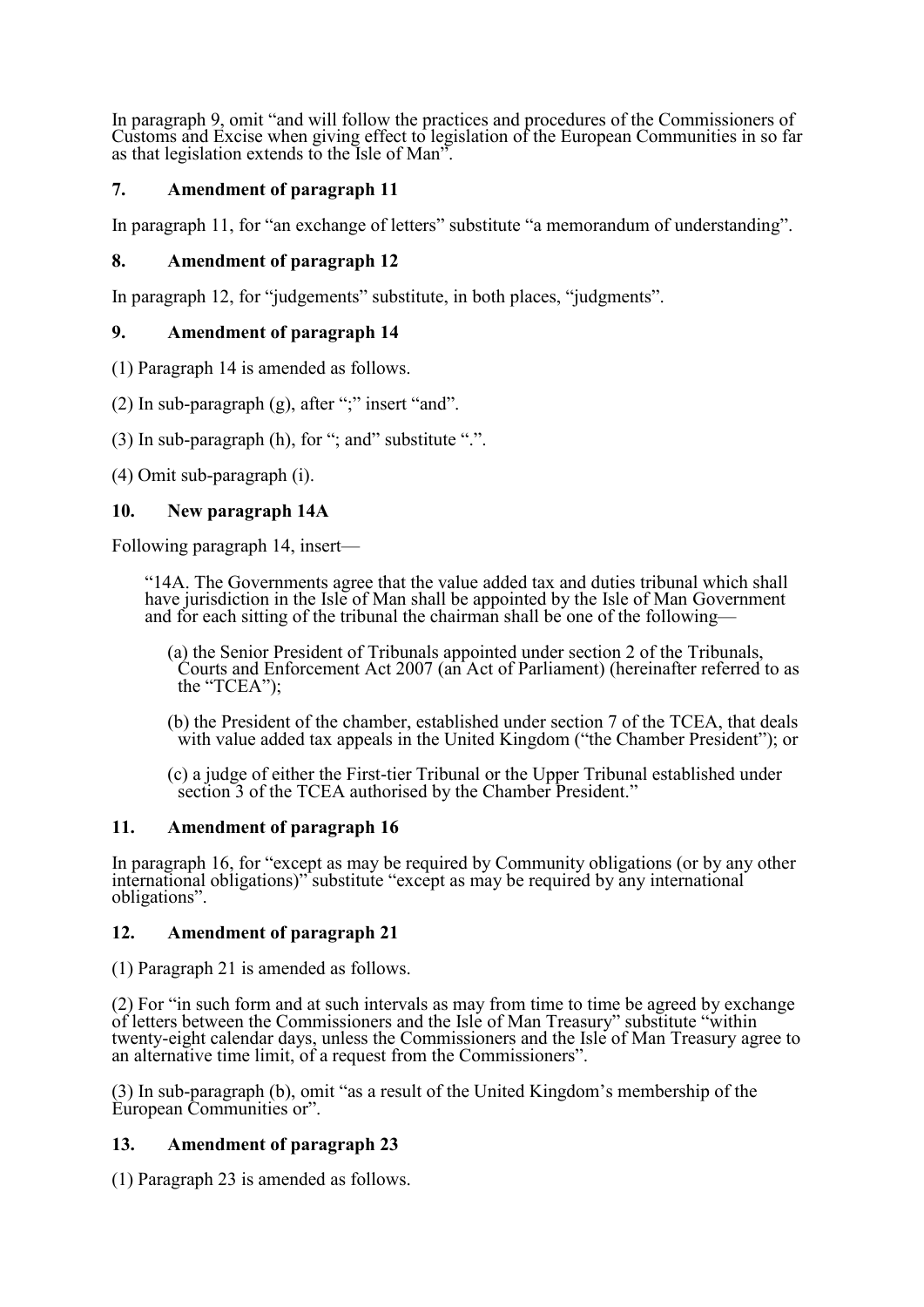(2) Omit the definition of "Community obligations".

(3) In the definition of "customs duty", for "means any duty imposed as a duty of customs and includes import duties (being Community customs duties, agricultural levies of the Communities and charges having equivalent effect)" substitute "means import duty or export duty, or any charge having equivalent effect, and, for the avoidance of doubt, does not include import value added tax".

(4) After the definition of "excise duty", insert—

"Isle of Man Courts" means the VAT and Duties Tribunal, the High Court of Justice of the Isle of Man and the Staff of Government Division of the High Court of Justice;

"the Isle of Man customs and excise service" means the Customs and Excise Division of the Isle of Man Treasury or its authorised representative";

(5) In the definition of "judgement", for "judgement" substitute, in both places, "judgment".

(6) In the definition of "person", for "1976" substitute "2015".

(7) After the definition of "revenue functions", insert—

""United Kingdom Courts" means the Tax Chamber of the First-tier Tribunal, the Tax and Chancery Chamber of the Upper Tribunal, any of the Senior Courts of England and Wales, either of the Supreme Courts of Scotland, the Court of Judicature of Northern Ireland and the Supreme Court of the United Kingdom.".

#### **14. New paragraph 24A**

Following paragraph 24, insert—

"24A. The Governments acknowledge that the United Kingdom continues to be responsible for the international relations of the Isle of Man in international law. This Agreement, including the Annex, cannot therefore create obligations which are binding under international law and is not intended to alter or affect the constitutional relationship between the Isle of Man and the United Kingdom."

#### **15. New annex**

The schedule to this Arrangement will be annexed to the 1979 Agreement.

#### **16. Citation**

This Arrangement will be called the Customs and Excise (Amendment) Arrangement 2018.

#### **17. Effective date**

(1) Paragraphs 5, 8, 9, 10, 13(5), 13(6) and 14 of this Arrangement will take effect upon signature.

(2) The effective date for the remaining provisions of this Arrangement will be as agreed in an exchange of letters between the Governments.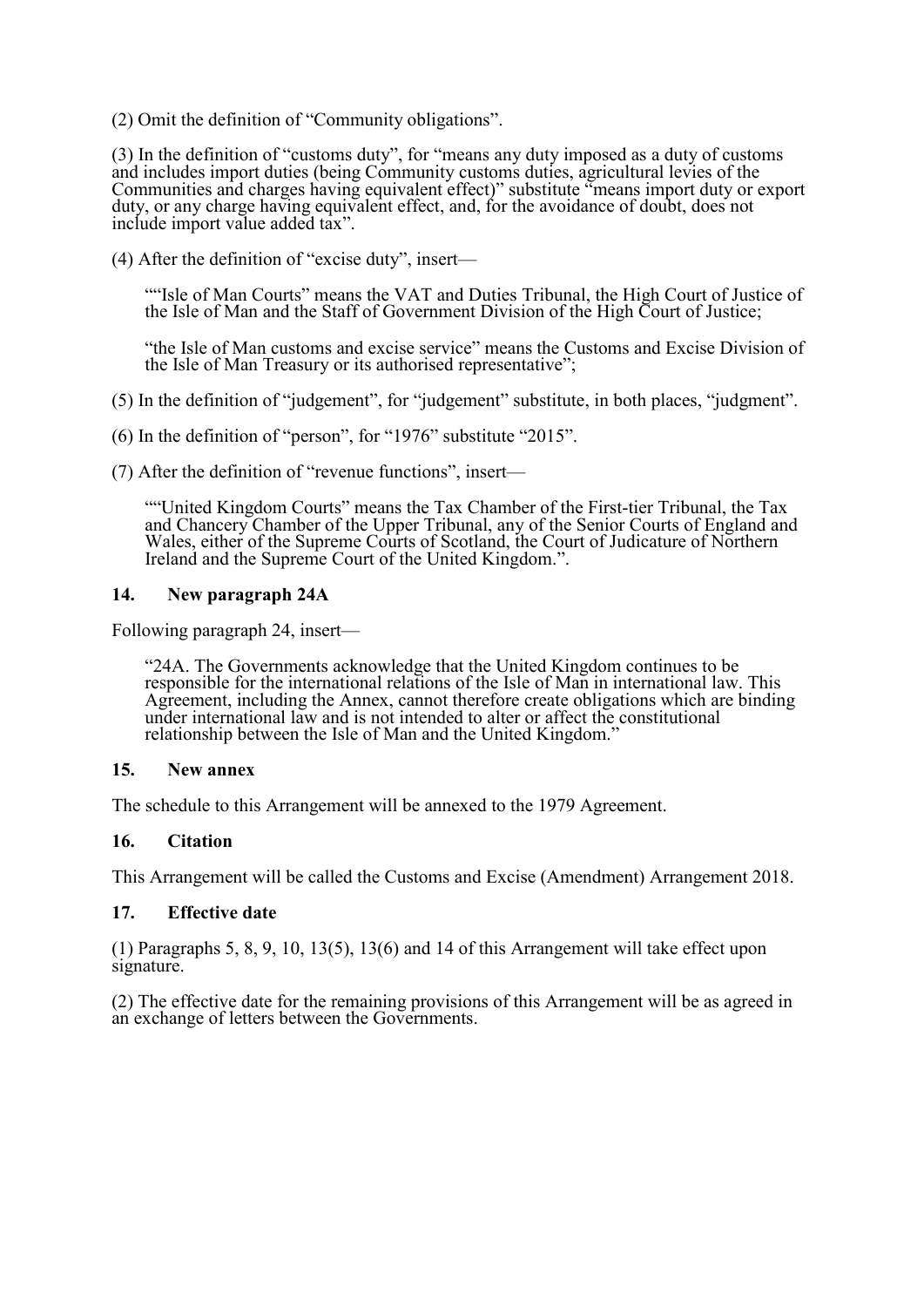#### **SCHEDULE**

#### ANNEX CONCERNING THE ESTABLISHMENT AND OPERATION OF THE UNITED KINGDOM-CROWN DEPENDENCIES CUSTOMS UNION

1. (1) This Annex concerns the establishment and operation of the United Kingdom-Crown Dependencies Customs Union (hereinafter referred to as "the Customs Union"), the members of which are the United Kingdom, Jersey, Guernsey and the Isle of Man.

(2) This Annex, together with the relevant aspects of the 1979 Agreement, records the commitments of the Governments of the United Kingdom and the Isle of Man in relation to the Customs Union. The Jersey Arrangement records the commitments of the Government of the United Kingdom and the Government of Jersey in relation to the Customs Union, and the Guernsey Arrangement records the commitments of the Government of the United Kingdom and the Government of Guernsey in relation to the Customs Union.

2. Where necessary, the Governments will introduce legislation to implement this Annex in advance of its coming into effect.

3. (1) Goods removed to the United Kingdom from the Isle of Man—

(a) will be deemed for the purposes of the UK customs and excise Acts not to be imported into the United Kingdom (and will not therefore be subject to import duty), except as provided in section 8(2) of the Isle of Man Act 1979 (an Act of Parliament); and

(b) will be deemed for the purposes of the IoM customs and excise Acts not to be exported from the Isle of Man (and will not therefore be subject to export duty), except as provided in section 183(2) of the Customs and Excise Management Act 1986 (an Act of Tynwald).

(2) Goods removed to the Isle of Man from the United Kingdom—

(a) will be deemed for the purposes of the IoM customs and excise Acts not to be imported into the Isle of Man (and will not therefore be subject to import duty), except as provided in section 182(2) of the Customs and Excise Management Act 1986 (an Act of Tynwald); and

(b) will be deemed for the purposes of the UK customs and excise Acts not to be exported from the United Kingdom (and will not therefore be subject to export duty), except as provided in section  $\tilde{21}(2)$  of the Forgery and Counterfeiting Act 1981 (an Act of Parliament).

4. Movements of goods between the United Kingdom and the Isle of Man will be free of quantitative restrictions and all measures having equivalent effect, except as permitted or required under paragraph 8 of the 1979 Agreement.

5. (1) The Isle of Man Government will apply the Customs Tariff to trade with territories not included in the Customs Union, except as permitted under paragraph 8 of the 1979 Agreement.

(2) In the event of change to the Customs Tariff, the Isle of Man Government will take all steps necessary to maintain consistency with the Customs Tariff, and in all cases will ensure that the rate of duty applicable to trade with territories not included in the Customs Union is the rate specified in the Customs Tariff.

(3) To the extent that there is any inconsistency between the preceding sub-paragraphs and paragraph 6 of the 1979 Agreement insofar as it relates to customs duty, the preceding subparagraphs will prevail.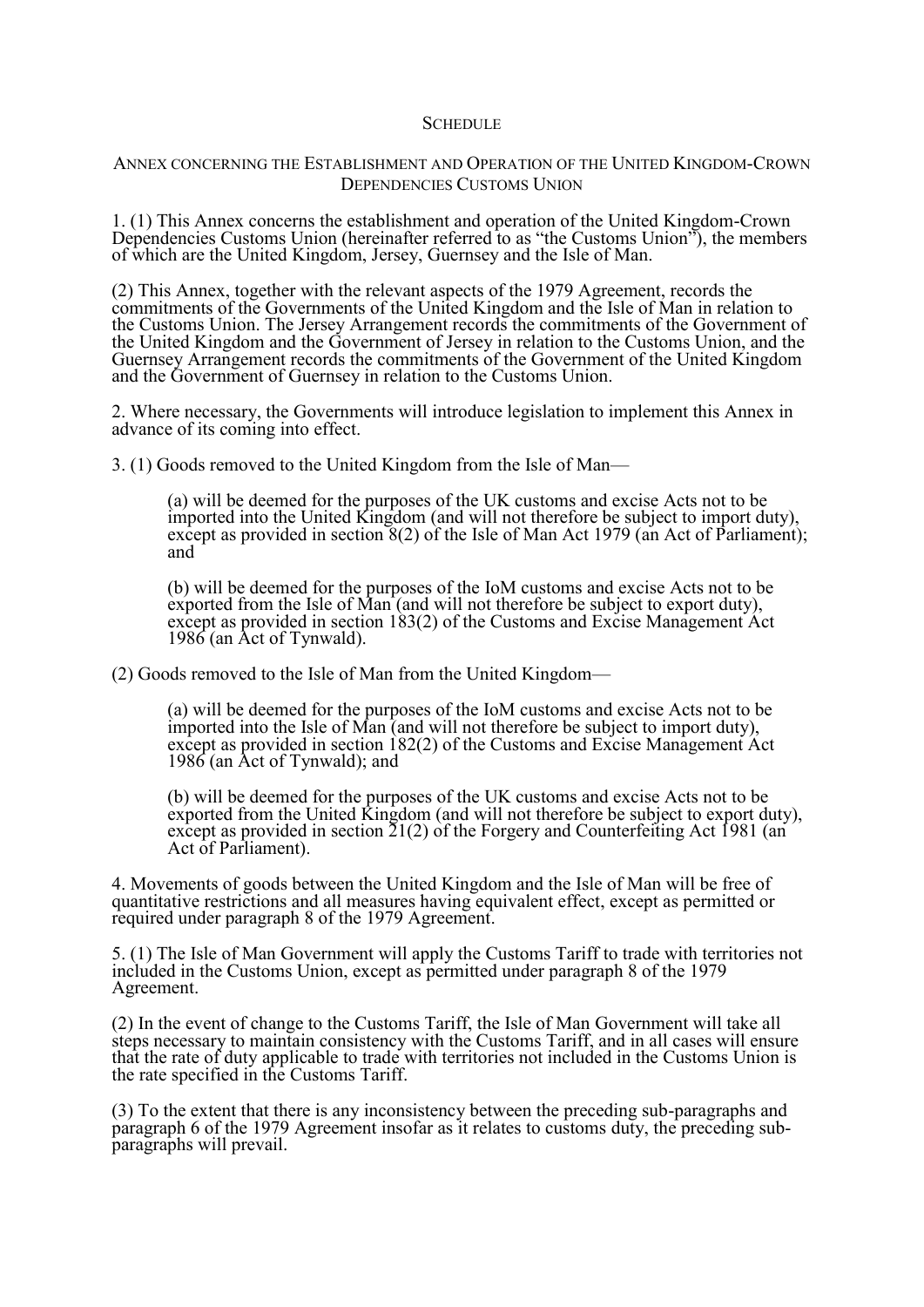6. (1) The Isle of Man Government will not impose any import duty or export duty, or any charge having equivalent effect, on movements of goods between the Isle of Man and Jersey or between the Isle of Man and Guernsey.

(2) The Isle of Man Government will not impose quantitative restrictions or any measures having equivalent effect on movements of goods between the Isle of Man and Jersey or between the Isle of Man and Guernsey, except as permitted or required under paragraph 8 of the 1979 Agreement.

7. (1) The Isle of Man Government will continue to apply import value added tax and excise duties to goods imported into the Isle of Man from Jersey and Guernsey in accordance with its commitment under paragraph 6 of the 1979 Agreement.

(2) With the exception of sub-paragraph (1), nothing in this Annex will be interpreted as making provision for value added tax or excise duty.

8. (1) The Isle of Man Government will comply with all relevant international obligations.

(2) For the purposes of sub-paragraph (1), a "relevant international obligation" is an international obligation which—

(a) relates to customs matters within the scope of this Annex or the relevant aspects of the 1979 Agreement; and

(b) extends to the Isle of Man.

(3) For the avoidance of doubt, "customs matters within the scope of this Annex or the relevant aspects of the 1979 Agreement" includes—

- (a) import and export prohibitions and restrictions;
- (b) customs co-operation and mutual administrative assistance; and
- (c) import controls to the extent that they relate to safety and security.

9. (1) The United Kingdom will make provision for—

(a) the Commissioners to process applications for tariff information rulings and origin information rulings from persons intending to import goods from outside the Customs Union into the Isle of Man; and

(b) persons who have been issued such rulings to seek review of, and appeal against, them.

(2) The Isle of Man Treasury will treat as binding—

(a) tariff information rulings and origin information rulings issued by the Commissioners in accordance with sub-paragraph  $(1)(a)$ ; and

(b) decisions made on review and appeal in accordance with sub-paragraph (1)(b).

10. (1) Except as provided in this Annex or as may otherwise be agreed by the Commissioners and the Isle of Man Treasury, the Isle of Man Government will keep the law relating to import controls to the extent that it relates to safety and security correspondent with that of the United Kingdom and will legislate to maintain that correspondence whenever necessary and, in particular, when changes are made in relevant United Kingdom law.

(2) Compliance with the commitment in sub-paragraph (1) will require the introduction of legislation which requires Isle of Man Courts to have due regard to the relevant decisions of United Kingdom Courts when interpreting correspondent provisions of Isle of Man law relating to import controls to the extent that it relates to safety and security.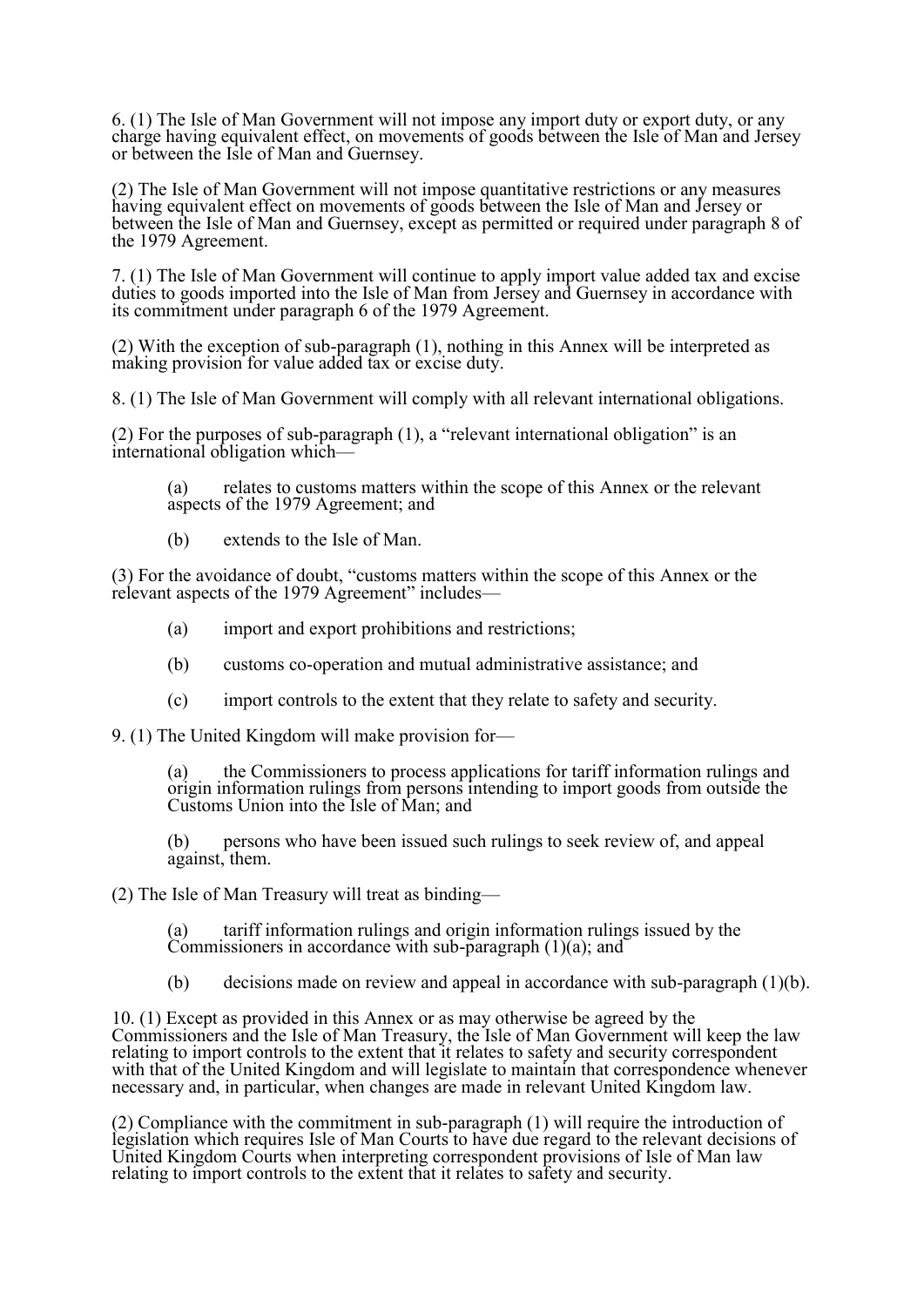(3) Except as may be agreed from time to time by exchange of letters between the Commissioners and the Isle of Man Treasury, the Isle of Man Government will adopt practices and procedures for the management of operations relating to import controls to the extent that they relate to safety and security corresponding to those in the United Kingdom.

11. (1) The United Kingdom Government will not require the provision of safety and security declarations in respect of movements of goods between the United Kingdom and the Isle of Man.

(2) The Isle of Man Government will not require the provision of safety and security declarations in respect of movements of goods between the Isle of Man and the United Kingdom, between the Isle of Man and Jersey or between the Isle of Man and Guernsey.

12. (1) By this paragraph in conjunction with paragraph 16 of the Jersey Arrangement and paragraph 16 of the Guernsey Arrangement, the Joint Customs Committee is hereby established. The Joint Customs Committee will consist of representatives of the Isle of Man customs and excise service, the Commissioners, the Competent Authority of Jersey and the Competent Authority of Guernsey.

(2) The Joint Customs Committee will hold at least one meeting each year, at a place and on a date with an agenda fixed by mutual consent.

(3) The Joint Customs Committee will adopt its rules of procedure.

(4) The Joint Customs Committee will function as a forum for—

(a) the exchange of views on any points of common interest regarding the Arrangements;

(b) reviewing the operation of the Arrangements; and

(c) seeking appropriate ways and methods of preventing problems that might arise in areas covered by the Arrangements or of resolving disputes that may arise regarding the interpretation and application of the Arrangements.

(5) The preceding sub-paragraphs of this paragraph do not preclude bilateral discussions or correspondence between the Isle of Man customs and excise service and the Commissioners regarding any of the matters listed in sub-paragraph (4).

13. Following a request from the Isle of Man customs and excise service, the Commissioners will provide within twenty-eight calendar days, unless the Isle of Man customs and excise service and the Commissioners agree to an alternative time limit, such information as may reasonably be required by the Isle of Man Government on the operation of the Arrangements, and in particular to enable the Isle of Man customs and excise service to participate effectively in the Joint Customs Committee.

14. Where the Commissioners give notice to the Isle of Man customs and excise service, the Isle of Man customs and excise service will invite the Commissioners to visit and review its systems and facilities in order to enable the Commissioners to assess the Isle of Man's adherence to the terms of this Arrangement. Any visit under this sub-paragraph will take place on a date no more than fourteen calendar days after the Isle of Man customs and excise service receives notice from the Commissioners, or such other date as the Commissioners and the Isle of Man customs and excise service agree.

15. The definitions in paragraph 23 of the 1979 Agreement apply in respect of this Annex. In addition, for the purposes of this Annex, the following definitions apply-

"the 1979 Agreement" means the Agreement of which this Annex forms a part (as amended from time to time), but excluding this Annex;

"the Arrangements" means, collectively, this Annex together with the relevant aspects of the 1979 Agreement, the Jersey Arrangement and the Guernsey Arrangement;